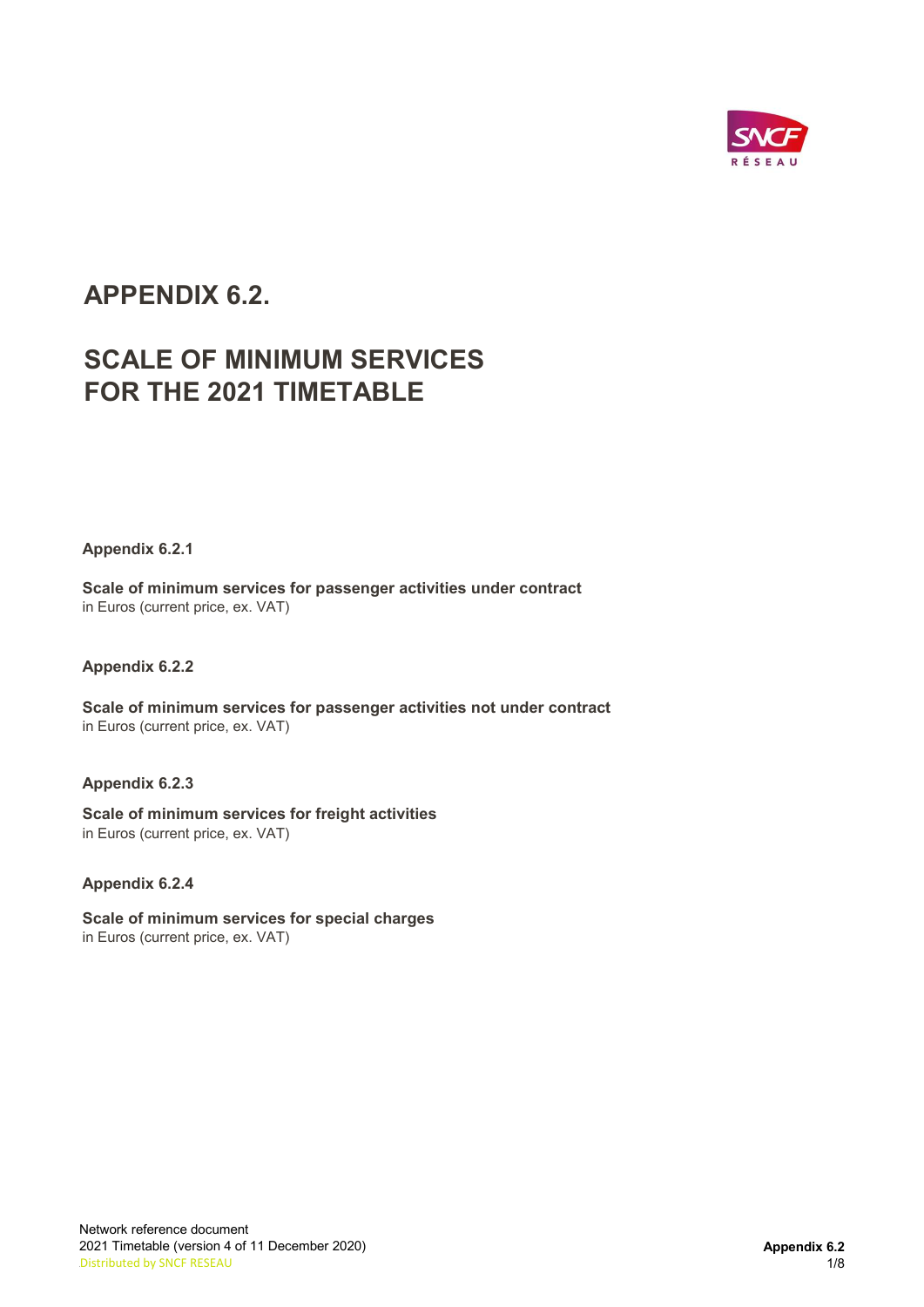## APPENDIX 6.2.1 CHARGES FOR THE 2021 TIMETABLE Scale of minimum services for passenger activities under contract



in Euros (current price, ex. VAT)

SNCF Réseau has set the indexation level in compliance with opinion No. 2019-005 of 7 February 2019 issued by the Railway and Road Regulation Authority ("ARAFER") pertaining to the setting of infrastructure charges linked to the use of the national rail network for the 2020 timetable, i.e. + 1.8% overall increase in the infrastructure charges paid by contracted TER services (RM + RCE + RC, excluding access charges paid by the State) as well as for the charges paid by the contracted services in Ile de-France (RM+ RCE + RC +RA).

However, SNCF Réseau has asked the State Council to revoke the ARAFER opinion as it limits this revaluation to 1.8%. SNCF Réseau estimates the revaluation should be of 2.4%, as it has requested in its charging project for which the ARAFER was seized on 7 December 2018, publication date of the NS 2020.

The Conseil d'Etat issued a ruling on 27 November 2020, asking ART to re-examine the 2020 pricing and issue a new opinion. SNCF Réseau will take account of this new opinion for any modification of the 2020 and 2021 prices and issue any adjustment invoices.

Following ART opinion no. 2020-016 of 30 July 2020 regarding the setting of infrastructure charges:

SNCF Réseau has filed an appeal with the Conseil d'Etat against the unfavourable opinion concerning the indexing for the market charge of the regional AOTs except Ile-de-France and Ile-de-France Mobilités, as well as the unfavourable opinion concerning the Ile-de-France Mobilités access charge for 2021-2023. The Conseil d'Etat has not yet ruled on SNCF Réseau's request. When it makes its decision, SNCF Réseau will absorb the consequences from this decision for any modification of the 2021-2023 pricing and implement any invoice adjustments. .

| <b>Running charge (RC)</b>                                                                                                              |                         |                                                                          |                                                                   |                       |  |  |  |
|-----------------------------------------------------------------------------------------------------------------------------------------|-------------------------|--------------------------------------------------------------------------|-------------------------------------------------------------------|-----------------------|--|--|--|
| $RC =$ (Unit price per tonne-kilometre x track tonnage in kilotonnes<br>x traffic distance) + (Unit price per train-kilometre x traffic |                         | Unit price per thousand tonnes-km<br>(in $\epsilon$ ex. VAT per kCGT-km) | + Unit price per train-km<br>(in $\epsilon$ ex. VAT per train-km) |                       |  |  |  |
| distance)                                                                                                                               | On line<br>$UIC$ 2 to 6 | On line<br>UIC 7 to 9                                                    | On line<br>$UIC$ 2 to 6                                           | On line<br>UIC 7 to 9 |  |  |  |
| Passenger trains travelling on a conventional line                                                                                      | 3.230                   | 1.528                                                                    | 0.435                                                             | 0.435                 |  |  |  |
| Passenger trains travelling on a high-speed line                                                                                        | 5.874                   |                                                                          | 0.239                                                             |                       |  |  |  |

N.B.: kTBC = complete gross kilotonne

|                                                            | <b>Electric traction charge (RCE)</b>      |       |
|------------------------------------------------------------|--------------------------------------------|-------|
|                                                            | $RCE = Unit$ price (PU) x traffic distance |       |
| <b>PU</b><br>$(\epsilon$ ex. VAT per electric<br>train-km) | Electric traction convoys                  | 0.294 |

| Market charge (RM)                                                   |                                      |                                |      |  |  |  |
|----------------------------------------------------------------------|--------------------------------------|--------------------------------|------|--|--|--|
|                                                                      | On all types of line                 | On Plan<br><b>Rail section</b> |      |  |  |  |
|                                                                      | Auvergne-Rhône-Alpes                 | 3,08                           |      |  |  |  |
|                                                                      | Bourgogne-Franche-Comté              | 2,87                           |      |  |  |  |
| Passenger trains,<br>contracted by an<br><b>Organising Authority</b> | <b>Brittany</b>                      | 2,01                           |      |  |  |  |
|                                                                      | Centre-Val de Loire                  | 3,41                           |      |  |  |  |
|                                                                      | <b>Grand Est</b>                     | 3,17                           |      |  |  |  |
|                                                                      | Hauts-de-France                      | 3,14                           | 0,01 |  |  |  |
|                                                                      | Normandy                             | 2,85                           |      |  |  |  |
|                                                                      | Nouvelle-Aquitaine                   | 2,31                           |      |  |  |  |
|                                                                      | Occitanie                            | 3,10                           |      |  |  |  |
|                                                                      | Pays de la Loire                     | 2,37                           |      |  |  |  |
|                                                                      | Provence-Alpes-Côte d'Azur           | 2,92                           |      |  |  |  |
|                                                                      | Ile-de-France Mobilités (Transilien) | 7.28                           |      |  |  |  |

| Market charge (RM) - State AOT (TET)     |           |           |  |  |  |
|------------------------------------------|-----------|-----------|--|--|--|
| $PKM$ ( $\in$ ex. VAT per train path-km) | On LC 2-6 | On LC 7-9 |  |  |  |
|                                          | 3,69      | 2,41      |  |  |  |

N.B.: Capacity reservations (train paths-kilometres) recorded on high-speed lines will be invoiced at the LC 2-6 price

N.B.: Capacity reservations (train paths-kilometres) not recorded by the information systems are invoiced as a lump on the basis of € 3.55 ex. VAT per train path-kilometre for passenger activities.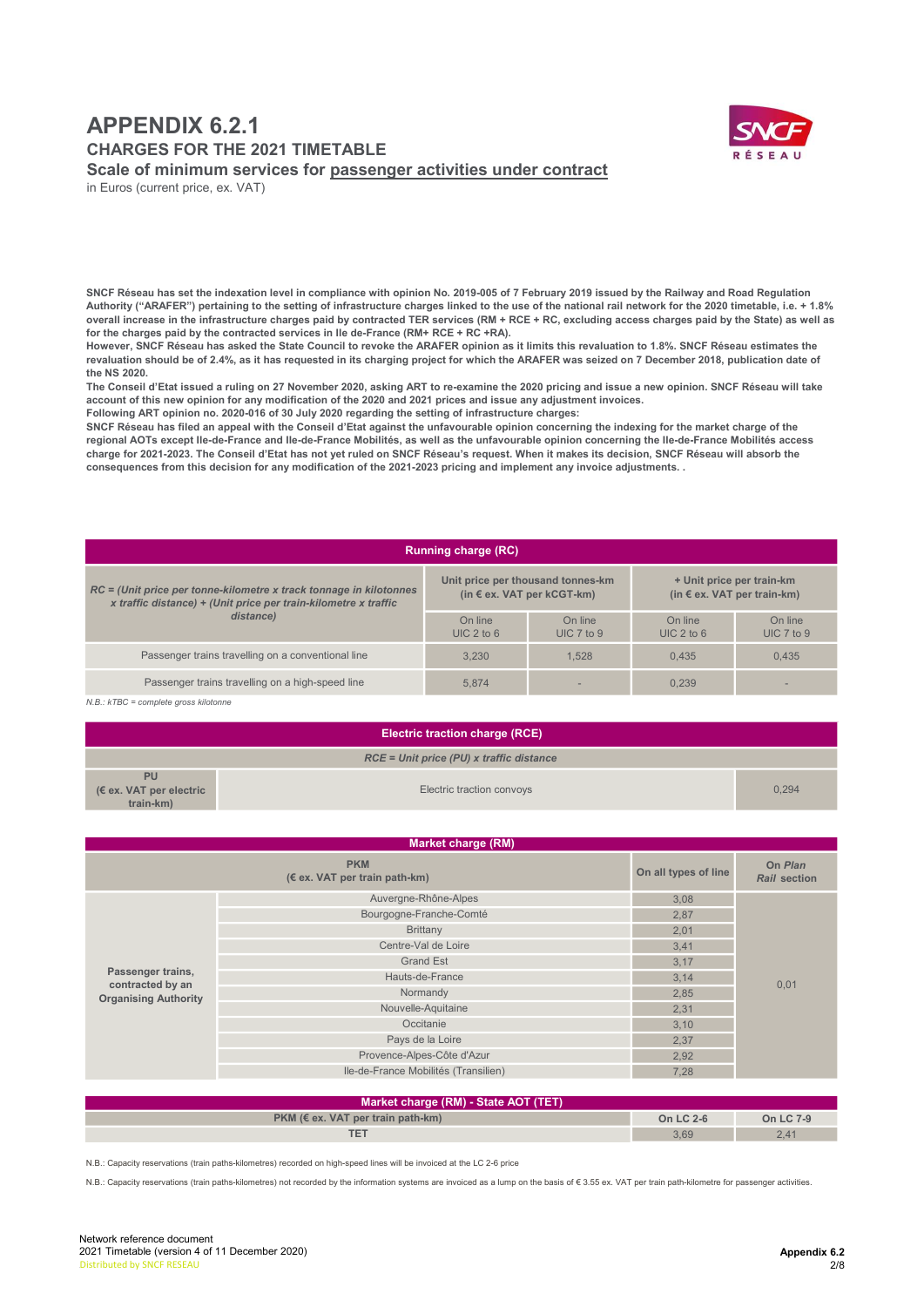| Access charge (RA)                                          |                         |             |                                      |             |  |  |  |
|-------------------------------------------------------------|-------------------------|-------------|--------------------------------------|-------------|--|--|--|
| Annual fixed price per Transport Organising Authority (AOT) |                         |             |                                      |             |  |  |  |
|                                                             | Auvergne-Rhône-Alpes    | 194 368 777 | Nouvelle-Aquitaine                   | 231 993 414 |  |  |  |
| Amount of fixed price<br>(E ex. VAT)                        | Bourgogne-Franche-Comté | 148 038 512 | Occitanie                            | 169 145 679 |  |  |  |
|                                                             | <b>Brittany</b>         | 96 441 090  | Pays de la Loire                     | 84 141 334  |  |  |  |
|                                                             | Centre-Val de Loire     | 89 708 880  | Provence-Alpes-Côte d'Azur           | 67 717 850  |  |  |  |
|                                                             | <b>Grand Est</b>        | 248 532 318 | Ile-de-France Mobilités (Transilien) | 160 560 898 |  |  |  |
|                                                             | Hauts-de-France         | 146 467 280 | State (TET)                          | 433 959 921 |  |  |  |
|                                                             | Normandy                | 51 444 866  |                                      |             |  |  |  |

#### Congestion charge (RS)

| $\sim$                                                                                                                                           |                             |  |  |  |  |  |
|--------------------------------------------------------------------------------------------------------------------------------------------------|-----------------------------|--|--|--|--|--|
| Unit price ( $\epsilon$ ex. VAT) per train path with a route that passes through the section declared congested during declared congestion times |                             |  |  |  |  |  |
| <b>Activities concerned</b>                                                                                                                      | Amount of congestion charge |  |  |  |  |  |
| Passenger under contract & GL                                                                                                                    | not applicable in 2021      |  |  |  |  |  |

| Charge for transmission and distribution of electric power (RCTE – component A) |                                                                                                          |       |  |  |  |  |  |
|---------------------------------------------------------------------------------|----------------------------------------------------------------------------------------------------------|-------|--|--|--|--|--|
|                                                                                 | $RCTE$ - component $A =$ Unit price (PU) x traffic distance                                              |       |  |  |  |  |  |
|                                                                                 | Other national and international passenger trains                                                        | 0.075 |  |  |  |  |  |
| <b>PU</b><br>$(\epsilon$ ex. VAT per electric<br>train-km)                      | Regional passenger trains (other than those in Greater Paris (Transilien)) not suitable for high speeds, | 0.064 |  |  |  |  |  |
|                                                                                 | Transilien regional passenger trains not suitable for high speeds                                        | 0,113 |  |  |  |  |  |
|                                                                                 | Other trains (light running, rolling stock, etc.)                                                        | 0.043 |  |  |  |  |  |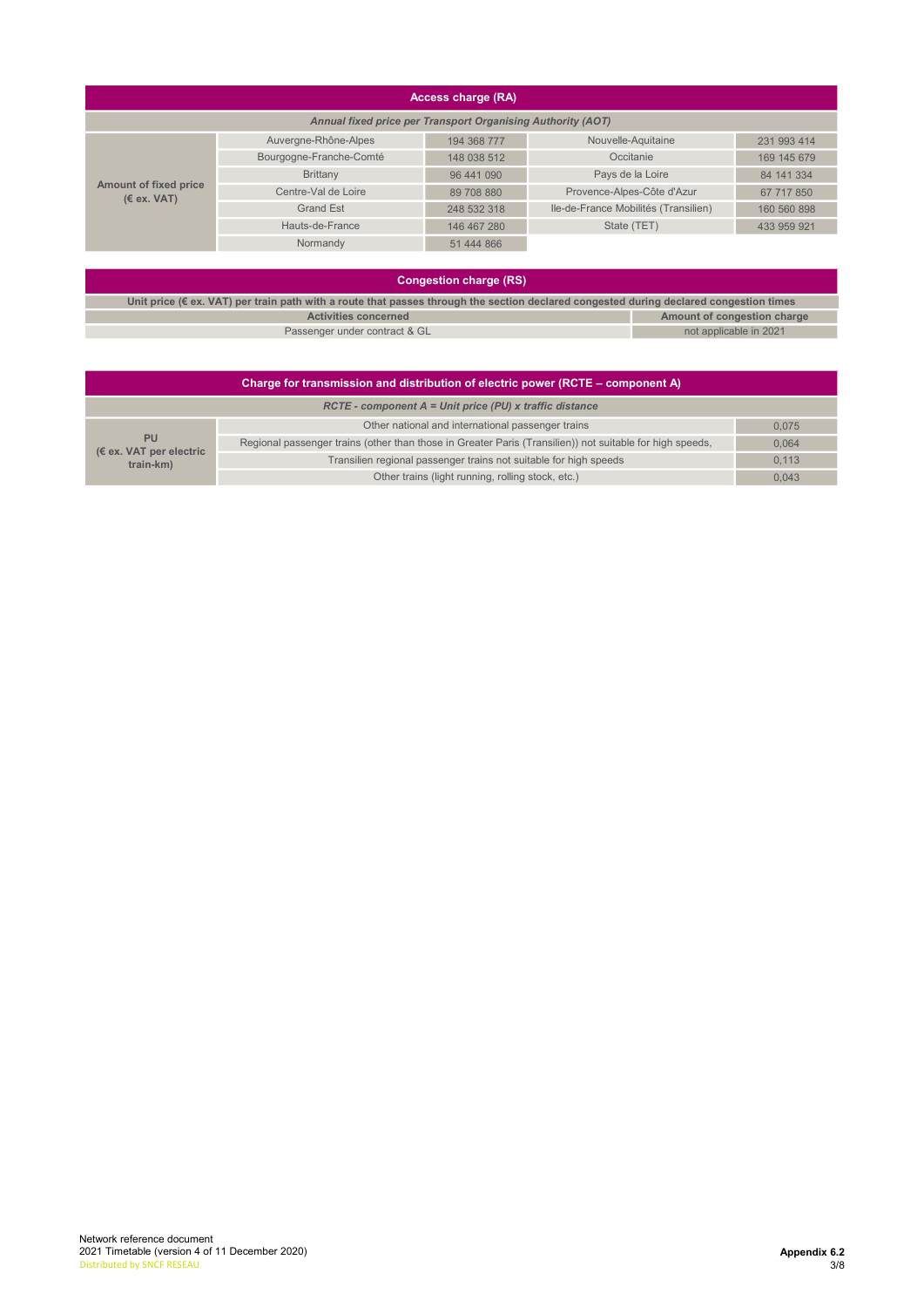# APPENDIX 6.2.2

CHARGES FOR THE 2021 TIMETABLE

Scale of minimum services for passenger activities not under contract

in Euros (current price, ex. VAT)

| <b>Running charge (RC)</b>                                                                                                                        |                                                                             |                       |                         |                                                                   |  |  |  |
|---------------------------------------------------------------------------------------------------------------------------------------------------|-----------------------------------------------------------------------------|-----------------------|-------------------------|-------------------------------------------------------------------|--|--|--|
| $RC =$ (Unit price per tonne-kilometre x track tonnage in kilotonnes x traffic distance) + (Unit price<br>per train-kilometre x traffic distance) | Unit price per thousand<br>tonnes-km<br>(in $\epsilon$ ex. VAT per kCGT-km) |                       |                         | + Unit price per train-km<br>(in $\epsilon$ ex. VAT per train-km) |  |  |  |
|                                                                                                                                                   |                                                                             | On line<br>UIC 7 to 9 | On line<br>$UIC$ 2 to 6 | On line<br>UIC 7 to 9                                             |  |  |  |
| Passenger trains travelling on a conventional line                                                                                                | 3.230                                                                       | 1.528                 | 0.435                   | 0.435                                                             |  |  |  |
| Passenger trains travelling on a high-speed line                                                                                                  | 5.874                                                                       |                       | 0.239                   |                                                                   |  |  |  |
| Motor vehicle transport (Auto-train)                                                                                                              | 2.391                                                                       | 0.690                 | 0.448                   | 0.448                                                             |  |  |  |
| $ND \cdot LTDC =$ complete aroon kilotonno                                                                                                        |                                                                             |                       |                         |                                                                   |  |  |  |

 $N.B.: kTBC = complete gross kilot$ 

|                                                   | <b>Electric traction charge (RCE)</b>      |       |
|---------------------------------------------------|--------------------------------------------|-------|
|                                                   | $RCE = Unit$ price (PU) x traffic distance |       |
| <b>PU</b><br>(€ ex. VAT per electric<br>train-km) | Electric traction convoys                  | 0.294 |
|                                                   |                                            |       |

| <b>Market charge (RM)</b>                            |                  |                         |                          |                  |               |                |           |               |                |
|------------------------------------------------------|------------------|-------------------------|--------------------------|------------------|---------------|----------------|-----------|---------------|----------------|
| <b>PKM</b><br>$(\epsilon$ ex. VAT per train path-km) |                  | On<br>Conventional      | On High-Speed Line (LGV) |                  |               |                |           |               |                |
|                                                      |                  | <b>USA</b><br>Line (LC) |                          |                  | <b>MU</b>     |                |           |               |                |
|                                                      |                  |                         |                          | <b>Increased</b> | <b>Normal</b> | <b>Reduced</b> | Increased | <b>Normal</b> | <b>Reduced</b> |
|                                                      | Domestic traffic | A                       | 3.19                     | 28.53            | 24.84         | 20.01          | 31.73     | 27.61         | 22,22          |
| <b>Passenger trains</b>                              |                  | B                       | 3,19                     | 25,94            | 22,70         | 18,47          | 28,73     | 25,13         | 20,42          |
| capable of high<br>speeds<br>(TAGV)                  |                  | $\mathsf{C}$            | 3,19                     | 22,71            | 19.80         | 15.98          | 25.23     | 21.99         | 17,74          |
|                                                      |                  | D                       | 3,19                     | 18.98            | 16.54         | 13.33          | 21.09     | 18.37         | 14,80          |
|                                                      |                  | E                       | 3,19                     | N/A              | 10.15         | N/A            | N/A       | 11.25         | N/A            |

| <b>Market charge (RM)</b>                                                   |               |                                                           |                          |                          |       |  |
|-----------------------------------------------------------------------------|---------------|-----------------------------------------------------------|--------------------------|--------------------------|-------|--|
|                                                                             |               | <b>On</b><br>Conventional                                 | On High-Speed Line (LGV) |                          |       |  |
| (€ ex. VAT per train path-km)                                               |               | Line (LC)                                                 | <b>USA</b>               | <b>MU</b>                |       |  |
|                                                                             |               | International inter-sectors - type 1                      | 3,19                     | 9,98                     | 11,13 |  |
|                                                                             |               | International inter-sectors - type 2*                     | 3,19                     | 4,82                     | 5,37  |  |
| <b>Passenger trains</b><br>capable of high<br>speeds<br>traffic**<br>(TAGV) | International | Belgium, Netherlands and Germany Radial by North corridor | 3,19                     | 20,84                    | 23,24 |  |
|                                                                             |               | <b>Great Britain Radial</b>                               | 3,19                     | 14,82                    | 16,52 |  |
|                                                                             |               | Luxembourg & Germany Radial by East corridor              | 3,19                     | 14,99                    | 16,70 |  |
|                                                                             |               | Spain Radial                                              | 3,19                     | 14,82                    | 16,51 |  |
|                                                                             |               | <b>Italy Radial</b>                                       | 3,19                     | 19,16                    | 21,35 |  |
|                                                                             |               | <b>Switzerland Radial</b>                                 | 3,19                     | 20,10                    | 22,40 |  |
|                                                                             |               | Trains not capable of daytime high speeds                 | 3,19                     |                          |       |  |
|                                                                             |               | Trains not capable of night-time high speeds              | ٠                        | $\overline{\phantom{a}}$ |       |  |
| Other trains not under contract                                             |               | Auto-train                                                | ٠                        | ٠                        |       |  |
|                                                                             |               | Historical and tourist trains                             |                          |                          |       |  |
|                                                                             |               | Test trains and AEF                                       | 3,19                     | 10,46                    | 10,46 |  |

\* The type 2 international inter-sectors are international inter-sectors that use recent, tunnel-type infrastructure.

\*\*The market charge for international train paths suitable for high-speed trains with a domestic stop applicable to loaded trains on the national rail network is €3.19 per train path-km (on a conventional line). The high-speed line market charge for international train paths suitable for high-speed trains with a domestic stop applicable to loaded trains is determined according to the methodology indicated in appendix 6.1.1.

N.B.: Capacity reservations (train paths-kilometres) not recorded by the information systems are invoiced as a lump on the basis of € 3.55 ex. VAT per train path-kilometre for passenger activities.

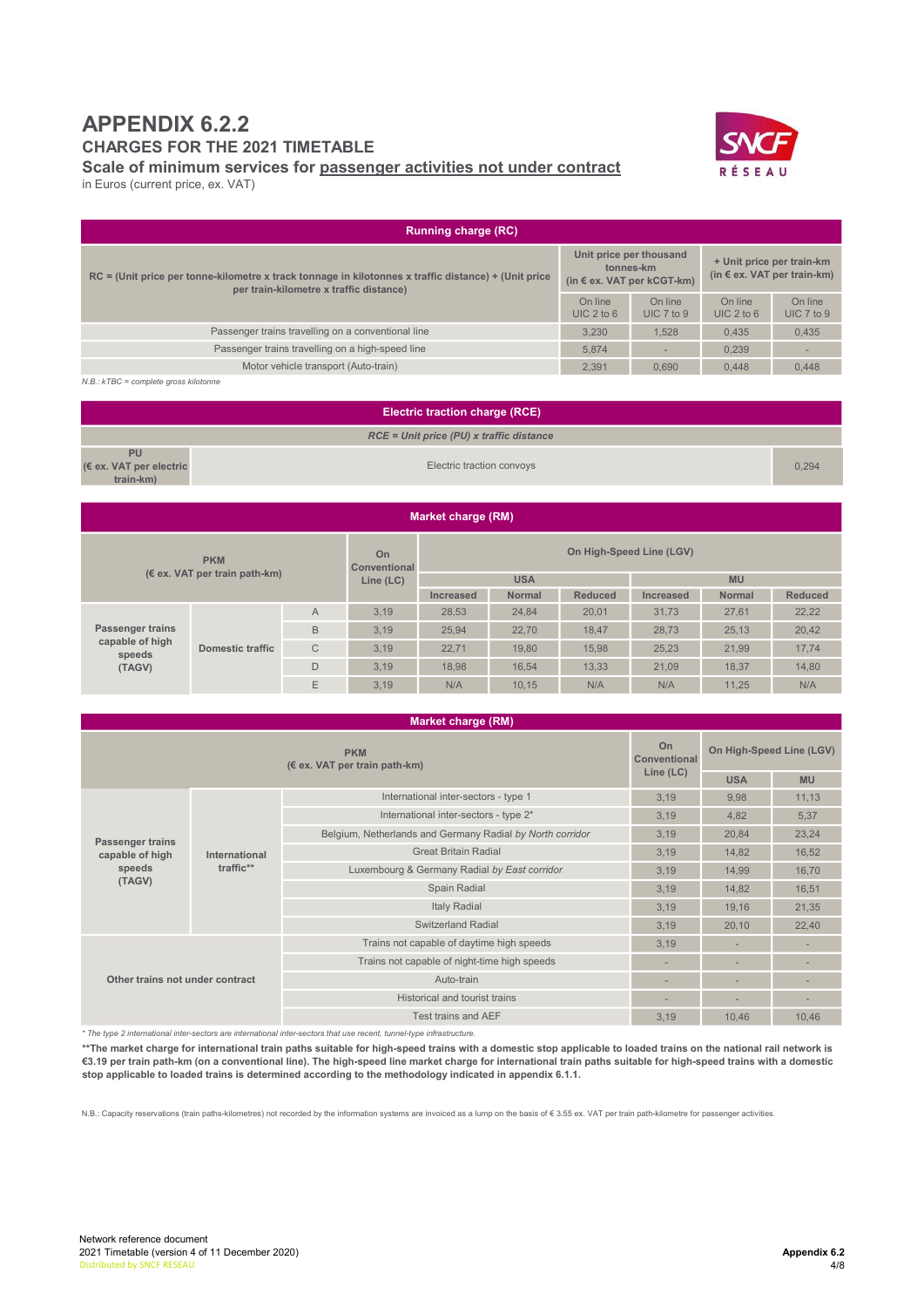#### Congestion charge (RS)

| Unit price ( $\epsilon$ ex. VAT) per train path with a route that passes through the section declared congested during declared congestion times |                                       |  |  |  |
|--------------------------------------------------------------------------------------------------------------------------------------------------|---------------------------------------|--|--|--|
| Congestion charge (RS)                                                                                                                           | <b>Amount of congestion</b><br>charge |  |  |  |
| <b>TAGV</b>                                                                                                                                      | not applicable in 2021                |  |  |  |
| Passenger under contract & GL                                                                                                                    | not applicable in 2021                |  |  |  |

|                                  | Charge for transmission and distribution of electric power (RCTE – component A) |       |
|----------------------------------|---------------------------------------------------------------------------------|-------|
|                                  | $RCTE$ - component $A =$ Unit price (PU) x traffic distance                     |       |
| <b>PU</b>                        | Regional, national and international passenger trains suitable for high speeds  | 0.117 |
| $(\epsilon$ ex. VAT per electric | Other national and international passenger trains                               | 0.075 |
| train-km)                        | Other trains (light running, rolling stock, etc.)                               | 0,043 |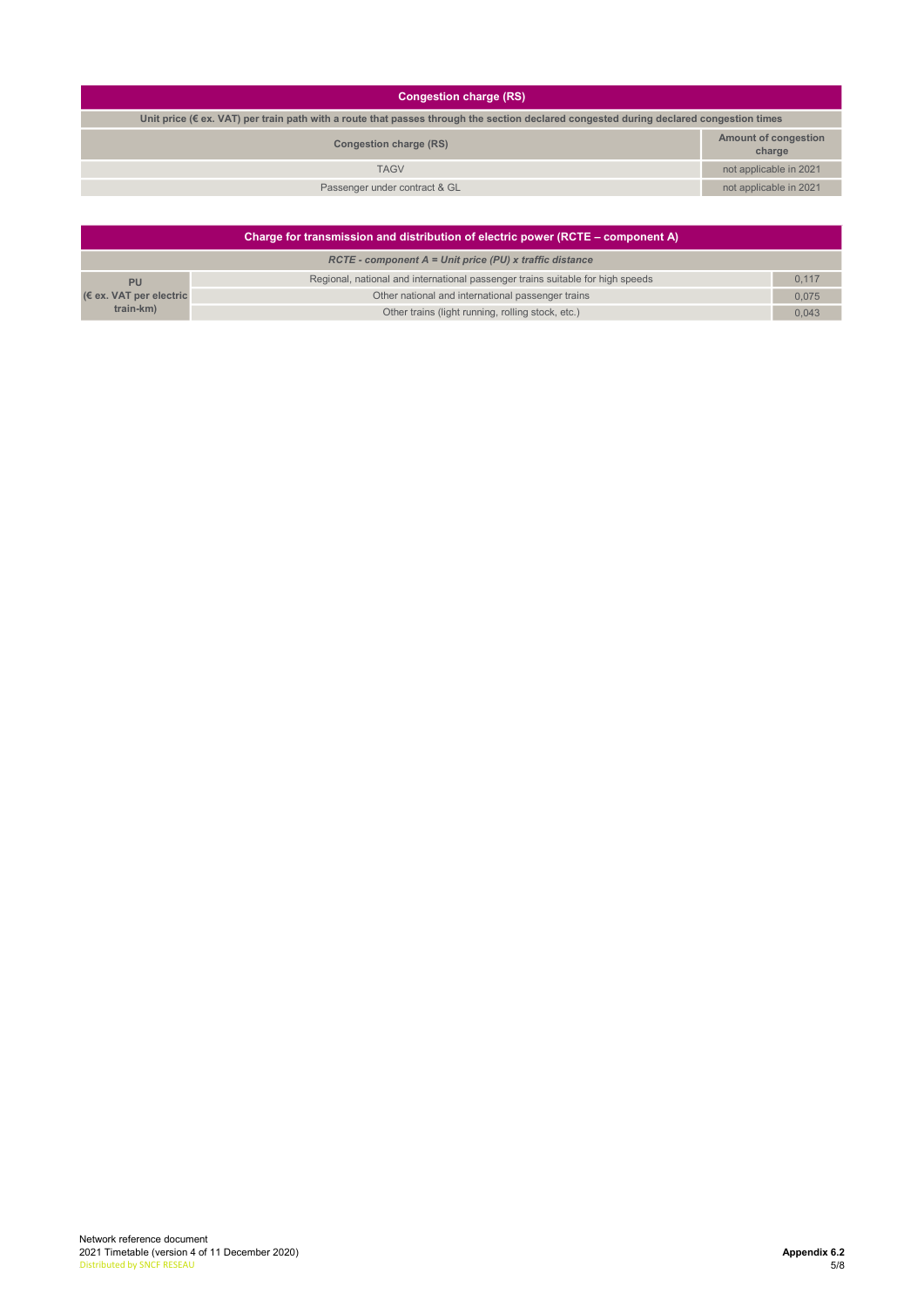## APPENDIX 6.2.3 CHARGES FOR THE 2021 TIMETABLE Scale of minimum services for freight activities



in Euros (current price, ex. VAT)

| <b>Net Traffic Charge*</b>                                                            |                         |                           |
|---------------------------------------------------------------------------------------|-------------------------|---------------------------|
| RC = Kilometre Traffic Price (PKC) x traffic distance                                 |                         |                           |
| PKC according to track tonnage (in Complete Gross Tonnes)<br>(€ ex. VAT per train-km) | On line<br>UIC $2$ to 6 | On line<br>UIC $7$ to $9$ |
| $[0 - 350]$                                                                           | 0,87                    | 0,57                      |
| $[350 - 750]$                                                                         | 1.04                    | 0,50                      |
| [750 - 1050 [                                                                         | 1.56                    | 0,64                      |
| 1050 - 1550                                                                           | 2,17                    | 0,82                      |
| $\geq 1550$                                                                           | 2,40                    | 0,87                      |

\*The net RC corresponds to the amount invoiced to freight companies (see distinction with gross RC in Appendix 6.1.1)

| <b>Gross Traffic Charge</b>                                                           |                        |                       |
|---------------------------------------------------------------------------------------|------------------------|-----------------------|
| RC = Kilometre Traffic Price (PKC) x traffic distance                                 |                        |                       |
| PKC according to track tonnage (in Complete Gross Tonnes)<br>(€ ex. VAT per train-km) | On line<br>$UIC2$ to 6 | On line<br>UIC 7 to 9 |
| $[0 - 350]$                                                                           | 0,87                   | 0,57                  |
| $[350 - 750]$                                                                         | 1.70                   | 0,81                  |
| [750 - 1050 [                                                                         | 2,54                   | 1,05                  |
| $1050 - 1550$                                                                         | 3,56                   | 1,35                  |
| $\geq 1550$                                                                           | 5,22                   | 1,82                  |

\* Gross RC corresponds to the marginal cost of a journey

| <b>Electric traction charge (RCE)</b>                      |                           |       |
|------------------------------------------------------------|---------------------------|-------|
| RCE = Unit price (PU) x traffic distance                   |                           |       |
| <b>PU</b><br>$(\epsilon$ ex. VAT per<br>electric train-km) | Electric traction convoys | 0.294 |

| <b>Observed Congestion Charge (RS)</b>                                                                                                           |                                       |  |
|--------------------------------------------------------------------------------------------------------------------------------------------------|---------------------------------------|--|
| Unit price ( $\epsilon$ ex. VAT) per train path with a route that passes through the section declared congested during declared congestion times |                                       |  |
| <b>Activities concerned</b>                                                                                                                      | <b>Amount of congestion</b><br>charge |  |
| Freight                                                                                                                                          | not applicable in<br>2021             |  |

| Charge for transmission and distribution of electric power (RCTE – component A) |                                                             |       |
|---------------------------------------------------------------------------------|-------------------------------------------------------------|-------|
|                                                                                 | $RCTE$ - component $A = Unit$ price (PU) x traffic distance |       |
| <b>PU</b>                                                                       | Freight trains                                              | 0.085 |
| $(\epsilon$ ex. VAT per<br>electric train-km)                                   | Other trains (light running, rolling stock, etc.)           | 0.043 |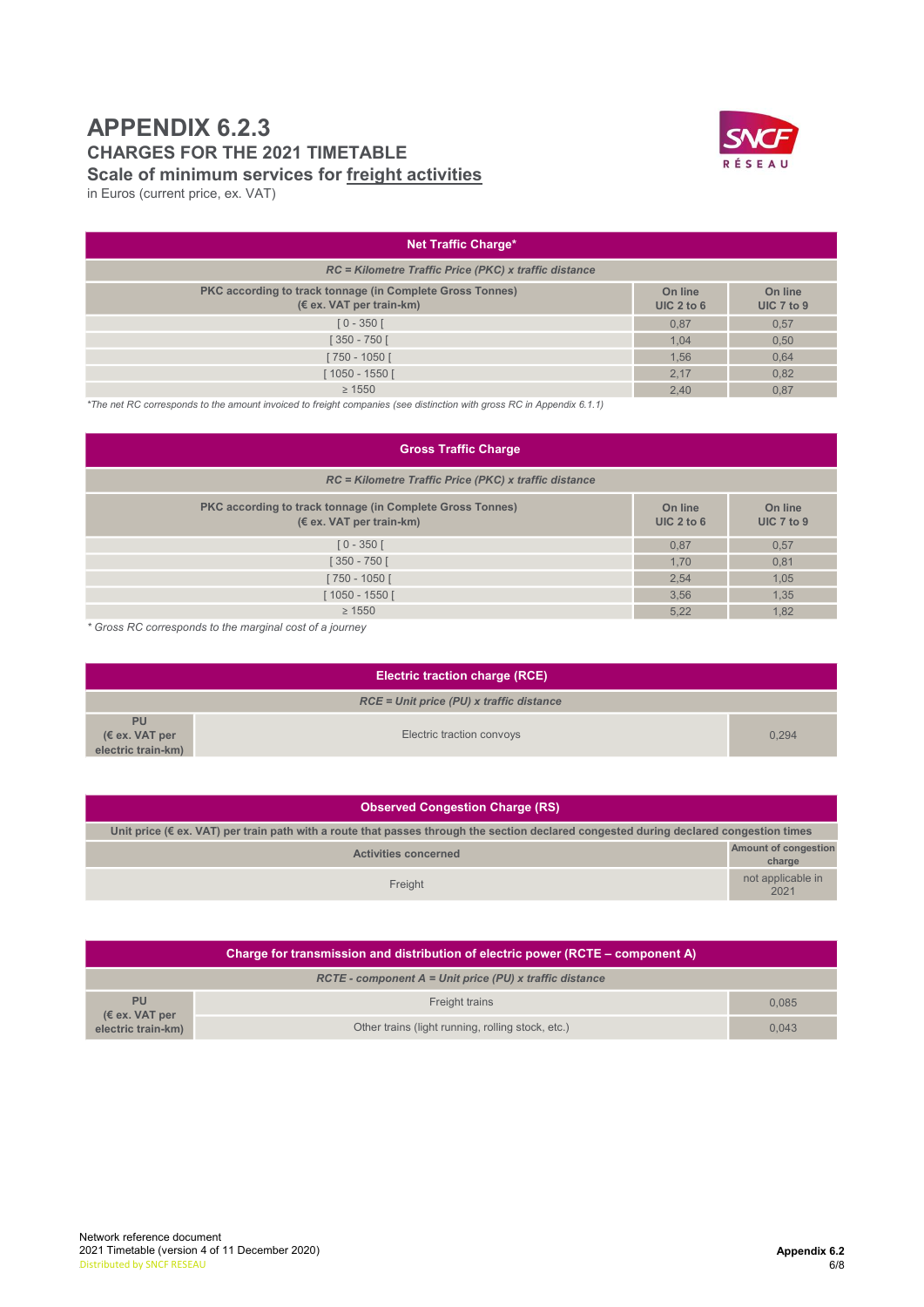# APPENDIX 6.2.4

### CHARGES FOR THE 2021 TIMETABLE Scale of minimum services for special charges



in Euros (current price, ex. VAT)

| <b>LGV+ Paris-Lyon Charge*</b>                                                                   |                                                                                                                 |            |  |
|--------------------------------------------------------------------------------------------------|-----------------------------------------------------------------------------------------------------------------|------------|--|
| Type of service                                                                                  | Procedure for calculating the charge                                                                            | Unit price |  |
| Use by trains capable of high speeds of high-speed<br>line infrastructure on the Paris-Lyon line | Price per train path-kilometre on high-speed line, in<br>consideration of the investment made by SNCF<br>Réseau | 0.360      |  |

\*Scale for information purposes; the charge will not come into force until the 2023 timetable.

| Charge for use by freight trains of section 38080 "Montérolier-Buchy – Motteville"   |                                                                                           |            |  |
|--------------------------------------------------------------------------------------|-------------------------------------------------------------------------------------------|------------|--|
| Type of service                                                                      | Procedure for calculating the charge                                                      | Unit price |  |
| Use by freight trains of the basic section 38080<br>"Montérolier-Buchy - Motteville" | Price per train path-kilometre, in consideration of the<br>investment made by SNCF Réseau | 1,072      |  |

| Charge for use by freight trains of the "Saint-Pierre-d'Albigny – Modane Frontière" line                                                                                                                                        |                                                                                           |            |  |
|---------------------------------------------------------------------------------------------------------------------------------------------------------------------------------------------------------------------------------|-------------------------------------------------------------------------------------------|------------|--|
| <b>Type of service</b>                                                                                                                                                                                                          | Procedure for calculating the charge                                                      | Unit price |  |
| Use by freight trains, except piggyback corridor<br>trains, On the basic sections 54044 "Saint-Pierre-<br>d'Albigny-Saint-Jean de Maurienne", 54045 "Saint-<br>Jean de Maurienne-Modane" and 58091<br>"Modane-Modane Frontière" | Price per train path-kilometre, in consideration of the<br>investment made by SNCF Réseau | 0.525      |  |

| Charge for use by trains on the piggyback corridor through the Alps of the "Saint-Pierre-d'Albigny – Modane Frontière" line                                                                                                     |                                                                                           |            |  |
|---------------------------------------------------------------------------------------------------------------------------------------------------------------------------------------------------------------------------------|-------------------------------------------------------------------------------------------|------------|--|
| Type of service                                                                                                                                                                                                                 | Procedure for calculating the charge                                                      | Unit price |  |
| Use by trains on the piggyback corridor through the<br>Alps of the basic sections 54044 "Saint-Pierre-<br>d'Albigny-Saint-Jean de Maurienne", 54045 "Saint-<br>Jean de Maurienne-Modane" and 58091<br>"Modane-Modane Frontière" | Price per train path-kilometre, in consideration of the<br>investment made by SNCF Réseau | 1.356      |  |

| Charge for use of electric trains on the sections 53003 A "Pasilly – Le Creusot" and 53003 B "Le Creusot – Mâcon"  |                                                                                           |            |  |
|--------------------------------------------------------------------------------------------------------------------|-------------------------------------------------------------------------------------------|------------|--|
| <b>Type of service</b>                                                                                             | Procedure for calculating the charge                                                      | Unit price |  |
| Use by electric trains of the basic sections 53003 A<br>"Pasilly - Le Creusot" and 53003 B "Le Creusot -<br>Mâcon" | Price per train path-kilometre, in consideration of the<br>investment made by SNCF Réseau | 0.721      |  |

| Charge for use of the short link line at Mulhouse                                                           |                                                                                 |            |  |
|-------------------------------------------------------------------------------------------------------------|---------------------------------------------------------------------------------|------------|--|
| Type of service                                                                                             | Procedure for calculating the charge                                            | Unit price |  |
| Use by trains capable of high speeds of the<br>Mulhouse short link line, basic sections 12041 and<br>12055A | Price per train path, in consideration of the<br>investment made by SNCF Réseau | 409.178    |  |